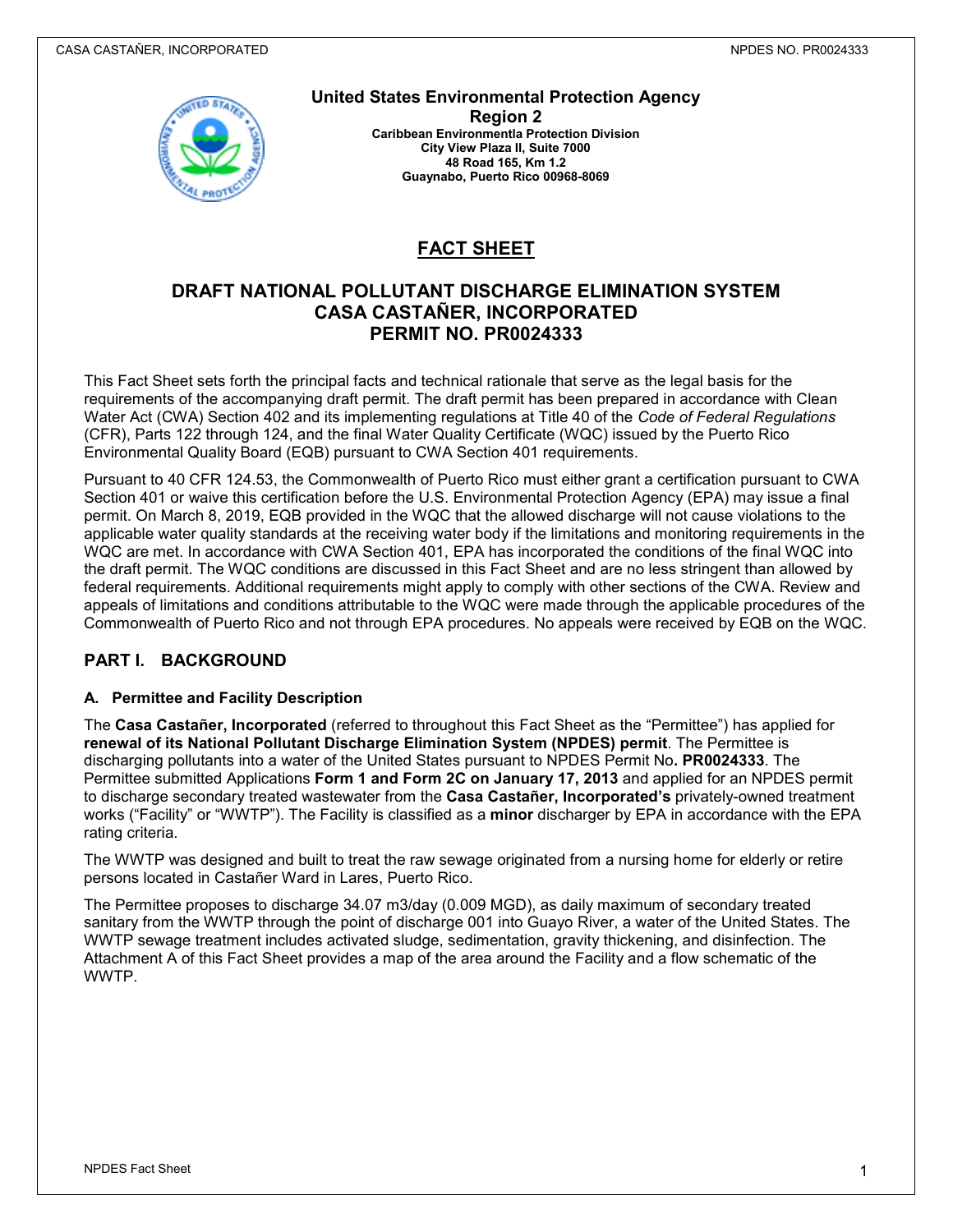### **Summary of Permittee and Facility Information**

| <b>Permittee</b>                     | Casa Castañer, Incorporated                                    |  |  |
|--------------------------------------|----------------------------------------------------------------|--|--|
| Facility contact, title, phone       | Domingo Monroig, Executive Director (787) 829-6750             |  |  |
| <b>Permittee (mailing) address</b>   | P.O. Box 1026 Lares, PR 00631                                  |  |  |
| <b>Facility (location) address</b>   | Road PR-135, Km. 63.4, Castañer Ward, Lares, PR 00631          |  |  |
| <b>Type of facility</b>              | Sewerage System (Standard Industrial Classification Code 4952) |  |  |
| <b>Pretreatment program</b>          | N/A                                                            |  |  |
| <b>Facility monthly average flow</b> | 0.009 MGD                                                      |  |  |
| <b>Facility design flow</b>          | 0.009 MGD                                                      |  |  |
| <b>Facility classification</b>       | Minor                                                          |  |  |

### **B. Discharge Points and Receiving Water Information**

Wastewater is discharged from Outfall 001 to Guayo River, a water of the United States.

The draft permit authorizes the discharge from the following discharge point(s):

| <b>Outfall</b> | <b>Effluent description</b>               | <b>Outfall latitude</b> | <b>Outfall longitude</b> | Receiving water name and<br>classification |
|----------------|-------------------------------------------|-------------------------|--------------------------|--------------------------------------------|
| 001            | Secondary treated<br>sanitary wastewaters | 18° 10' 55.0" N         | 66°, 50', 2.40" W        | Guavo River                                |

As indicated in the Puerto Rico Water Quality Standards (PRWQS) Regulations, the designated uses for Class SD receiving waters include:

- 1. Raw source of public water supply;
- 2. Propagation and preservation of desirable species, including threatened or endangered species; and
- 3. Primary and secondary contact recreation (Primary contact recreation is precluded in any stream or segment that does not comply with Rule 1302.2 (d)(2)(l) until such stream or segment meets the goal of the referred section).

CWA Section 303(d) requires the Commonwealth of Puerto Rico to develop a list of impaired waters, establish priority rankings for waters on the list, and develop Total Maximum Daily Loads (TMDLs) for those waters. The receiving water has not been determined to have water quality impairments for one or more of the designated uses, as determined by Section 303(d) of the CWA.

### **C. Mixing Zone/Dilution Allowance**

A mixing zone or dilution allowance has not been authorized for the discharger.

#### **D. Compliance Orders/Consent Decrees**

The Permittee does have a compliance orders or consent decrees that does not affect this permit action.

### **E. Summary of Basis for Effluent Limitations and Permit Conditions - General**

The effluent limitations and permit conditions in the permit have been developed to ensure compliance with the following, as applicable:

- 1. Clean Water Act section 401 Certification (Certificate dated March 8, 2019)
- 2. NPDES Regulations (40 CFR Part 122)
- 3. Secondary Treatment Regulation (40 CFR Part 133)
- 4. PRWQS (April 2019)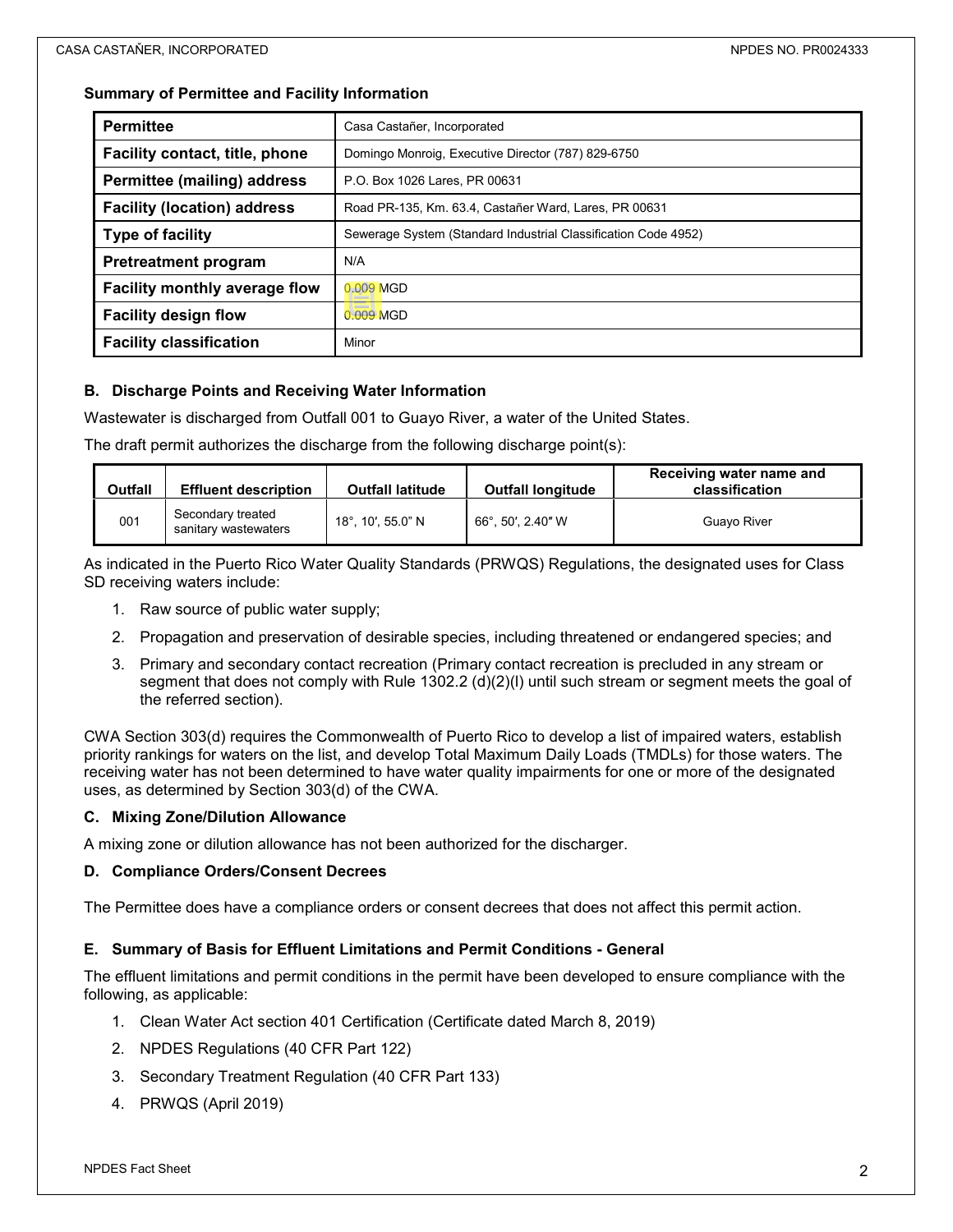## **PART II. RATIONALE FOR EFFLUENT LIMITATIONS AND MONITORING REQUIREMENTS**

CWA Section 301(b) and 40 CFR 122.44(d) require that permits include limitations more stringent than applicable technology-based requirements where necessary to achieve applicable water quality standards. In addition, 40 CFR 122.44(d)(1)(i) requires that permits include effluent limitations for all pollutants that are or may be discharged at levels that cause, have the reasonable potential to cause, or contribute to an exceedance of a water quality criterion, including a narrative criterion. The process for determining reasonable potential and calculating water quality-based effluent limits (WQBELs) is intended to protect the designated uses of the receiving water and achieve applicable water quality criteria. Where reasonable potential has been established for a pollutant, but there is no numeric criterion for the pollutant, WQBELs must be established using: (1) EPA criteria guidance under CWA Section 304(a), supplemented where necessary by other relevant information; (2) an indicator parameter for the pollutant of concern; or (3) a calculated numeric water quality criterion, such as a proposed state criterion or policy interpreting the state's narrative criterion, supplemented with other relevant information, as provided in 40 CFR 122.44(d)(1)(vi).

The effluent limitations and permit conditions in the permit have been developed to ensure compliance with all federal and state regulations, including PRWQS. The basis for each limitation or condition is discussed below.

### **A. Effluent Limitations**

The permit establishes both Technology-based Effluent Limitations (TBELs) and WQBELs for several pollutants and the basis for these limitations are discussed below.

- 1. **Flow:** An effluent limitation for flow has been established in the permit according to the WQC, dated March 8, 2019, Rules 1301 and 1306 of the PRWQS, as amended, and the Environmental Public Policy Act of September 22, 2004, Act No. 416, as amended. Monitoring conditions are applied pursuant to 40 CFR  $122.21(i)(4)(ii)$  and the WQC.
- 2. **5-Day Biological Oxygen Demand (BOD5):** The effluent limitations and minimum percent removal are established based on Secondary Treatment Regulation (40 CFR Part 133) and the WQC dated March 8, 2019, Rules 1301 and 1306 of the PRWQS, as amended, and the Environmental Public Policy Act of September 22, 2004, Act No. 416, as amended. Monitoring conditions are applied pursuant to 40 CFR 122.21(j) $(4)$ (ii) and the WQC.
- 3. **Total Suspended Solids (TSS):** The effluent limitations and minimum percent removal are established based on Secondary Treatment Regulation (40 CFR Part 133) and the WQC dated March 8, 2019, Rules 1301 and 1306 of the PRWQS, as amended, and the Environmental Public Policy Act of September 22, 2004, Act No. 416, as amended. Monitoring conditions are applied pursuant to 40 CFR 122.21(j)(4)(ii) and the WQC.
- 4. **Temperature:** The effluent limitation for temperature is based on the water quality criterion for all waters as specified in Rule 1303.1(D) of PRWQS, and the WQC.
- 5. **Narrative effluent limitations:** Effluent limitations for **oil and grease**, **solids and other matter**, **suspended, colloidal, or settleable solids**, **taste and odor producing substances**, and **other pathogenic organisms** in toxic concentrations are based on the water quality criteria, as specified in Rules 1303.1 and 1303.2(D) and 1306 of PRWQS, as required by the 2019 WQC, and as carried forward from the previous permit.
- 6. **Enterococci:** The discharge consists of domestic sewage that is a source of pathogens. To ensure that the recreational use of the water body is met, effluent limitations for enterococci are established in the permit and are based on the water quality criterion for **Class SD** waters, as specified in Rule 1303.2 D. 2.b of PRWQS, and the WQC.
- 7. **Dissolved Oxygen (DO):** The effluent limitation is based on the water quality criterion for **Class SD** waters, as specified in Rule 1303.2 D.2.a of PRWQS, and the WQC.
- 8. **Color:** The effluent limitation is based on the water quality criterion for **Class SD** waters, as specified in Rule 1303.2.D.2.d of PRWQS, and the WQC.
- 9. **Turbidity:** The effluent limitation is based on the water quality criterion for **Class SD** waters, as specified in Rule 1303.2 D.2.e of PRWQS, and the WQC.
- 10. **Surfactants**: The effluent limitation is based on the water quality criterion for **Class SD** waters, as specified in Rule 1303.2 D.2.i of PRWQS, and the WQC.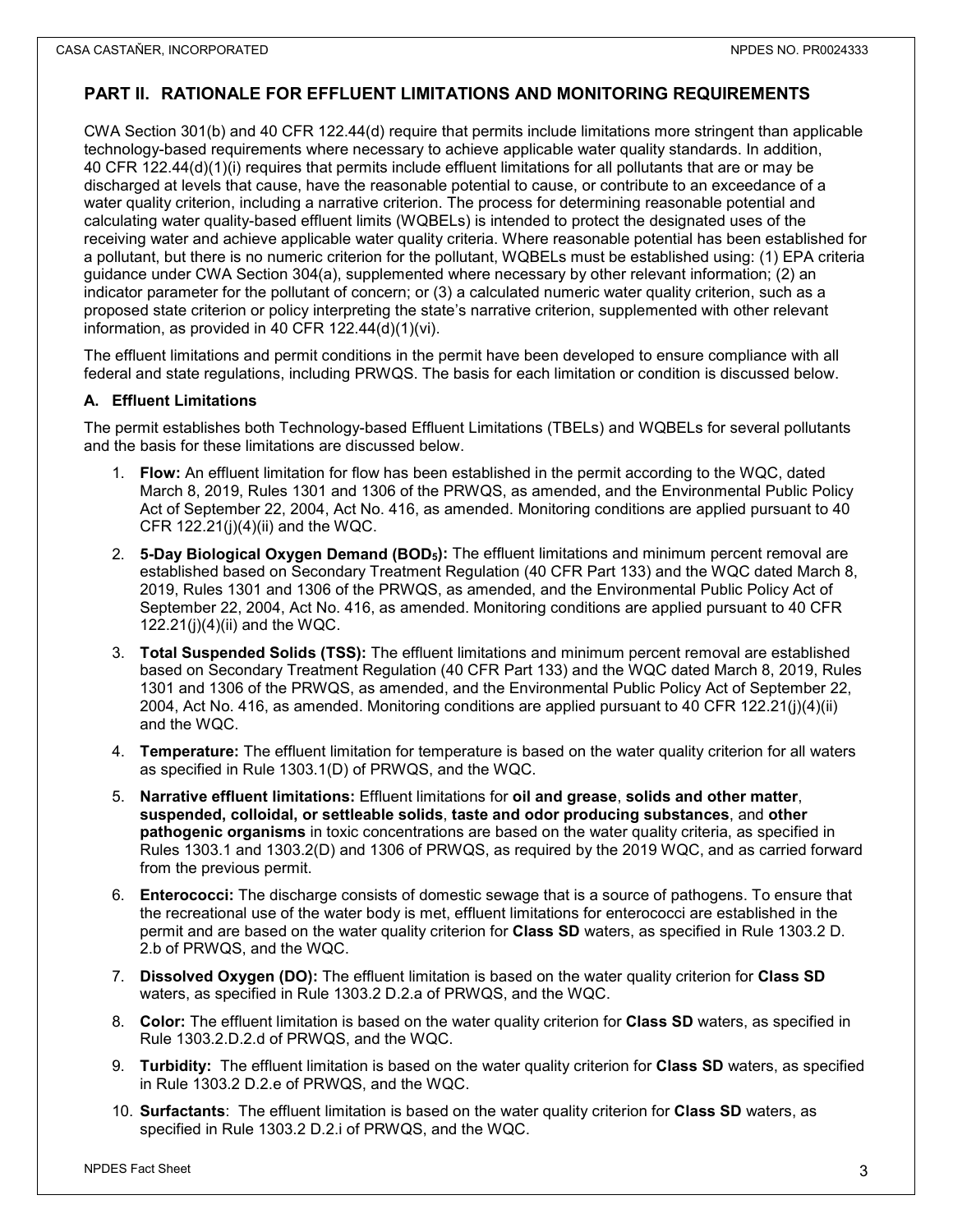- 11. **Total Dissolved Solids**: The effluent limitation is based on the water quality criterion for **Class SD** waters, as specified in Rule 1303.2 D.2.f of PRWQS, and the WQC.
- 12. **Total Ammonia**: The effluent limitation is based on the water quality criterion for **Class SD** waters, as specified in Rule 1303.2 D.2.m of PRWQS, and the WQC.
- 13. **Copper and Lead:** The effluent limitations are based on the water quality criterion for **Class SD** waters, as specified in Rule 1303.1.J.1 of PRWQS, and the WQC.
- 14. **Total Nitrogen:** The effluent limitation is based on the water quality criterion for **Class SD** waters as, specified in Rule 1303.2.D 2.m of PRWQS, and the WQC.
- 15. **Total Phosphorus:** The effluent limitation is based on the water quality criterion for **Class SD** waters as, specified in Rule 1303.2 D.2.n of PRWQS, and the WQC.
- 16. **pH:** The effluent limitation is based on the water quality standards, as specified in Rule 1303.2.D.2.d of PRWQS, and the WQC.
- 17. **Residual Chlorine:** The effluent limitation is based on the water quality standards, as specified in Rule 1303.1.J.1 of PRWQS, and the WQC.

### **B. Effluent Limitations Summary Table**

#### **1. Outfall Number 001**

|                                  | <b>Units</b>                            | <b>Effluent limitations</b>              |                                                |                                  |                          |                        |                             |  |
|----------------------------------|-----------------------------------------|------------------------------------------|------------------------------------------------|----------------------------------|--------------------------|------------------------|-----------------------------|--|
| <b>Parameter</b>                 |                                         | Averaging<br>period                      | <b>Highest</b><br><b>Reported</b><br>Value (1) | <b>Existing</b><br><b>limits</b> | Interim<br><b>limits</b> | Final<br><b>limits</b> | <b>Basis</b>                |  |
| BOD <sub>5</sub>                 | mg/L                                    | <b>Monthly Average</b><br>Weekly Average | 2.83<br>6.23                                   | 8.2<br>45.0                      | n/a                      | 30.0<br>45.0           | <b>WQBEL</b><br><b>TBEL</b> |  |
| BOD <sub>5</sub> percent removal | $\frac{0}{0}$                           | Monthly minimum                          |                                                | 85                               | n/a                      | 85                     | TBEL                        |  |
| Arsenic                          | $\mu$ g/L                               | Daily Maximum                            | 0.06                                           | 0.18                             | n/a                      | $\overline{a}$         | <b>WQBEL</b>                |  |
| Color                            | Pt-Co                                   | Daily Maximum                            | 9.17                                           | 15                               | n/a                      | 20                     | <b>WQBEL</b>                |  |
| <b>Total Residual Chlorine</b>   | mg/L                                    | Daily Maximum                            | 0.43                                           | 0.50                             | n/a                      | $11 \mu g/L$           | <b>WQBEL</b>                |  |
| Dissolved Oxygen                 | mg/L                                    | Daily Maximum                            | 5.80                                           | $\geq 5.0$                       | n/a                      | $\geq 5.0$             | <b>WQBEL</b>                |  |
| <b>Fecal Coliform</b>            | col/100 mL                              | Daily Maximum                            | 184                                            | 200 col / 100<br>mL              | n/a                      |                        | <b>WQBEL</b>                |  |
| Flow                             | <b>MGD</b>                              | Daily Maximum                            | 0.00232                                        | 0.009                            | n/a                      | 0.009                  | <b>WQBEL</b>                |  |
|                                  | col/100 mL                              | Average Monthly                          |                                                |                                  | n/a                      | 35 col / 100<br>mL     | <b>WQBEL</b>                |  |
| Enterococci                      | 90th<br>Percentile<br>of the<br>samples | Average Monthly                          |                                                |                                  | n/a                      | 130 col / 100<br>mL    | <b>WQBEL</b>                |  |
| pH                               | SU                                      | Daily Maximum                            | $6.5 - 7.5$                                    | $6.0 - 9.0$                      | n/a                      | $6.0 - 9.0$            | <b>WQBEL</b>                |  |
| Copper                           | µg/L                                    | Daily Maximum                            | .018                                           | $\overline{7}$                   | n/a                      | 6.0                    | <b>WQBEL</b>                |  |
| Fluoride                         | $\mu$ g/L                               | Daily Maximum                            | 145.7                                          | 700                              | n/a                      | $\overline{a}$         | <b>WQBEL</b>                |  |
| Lead                             | $\mu$ g/L                               | Daily Maximum                            | 0.073                                          | 2.2                              | n/a                      | 1.5                    | <b>WQBEL</b>                |  |
| Oil and Grease                   | mg/l                                    | Daily Maximum                            | 1.32                                           | Monitor                          | n/a                      | Monitor                | <b>WQBEL</b>                |  |
| Sulfide                          | $\mu g/L$                               | Daily Maximum                            | ---                                            | 2.0                              | n/a                      | $---$                  | <b>WQBEL</b>                |  |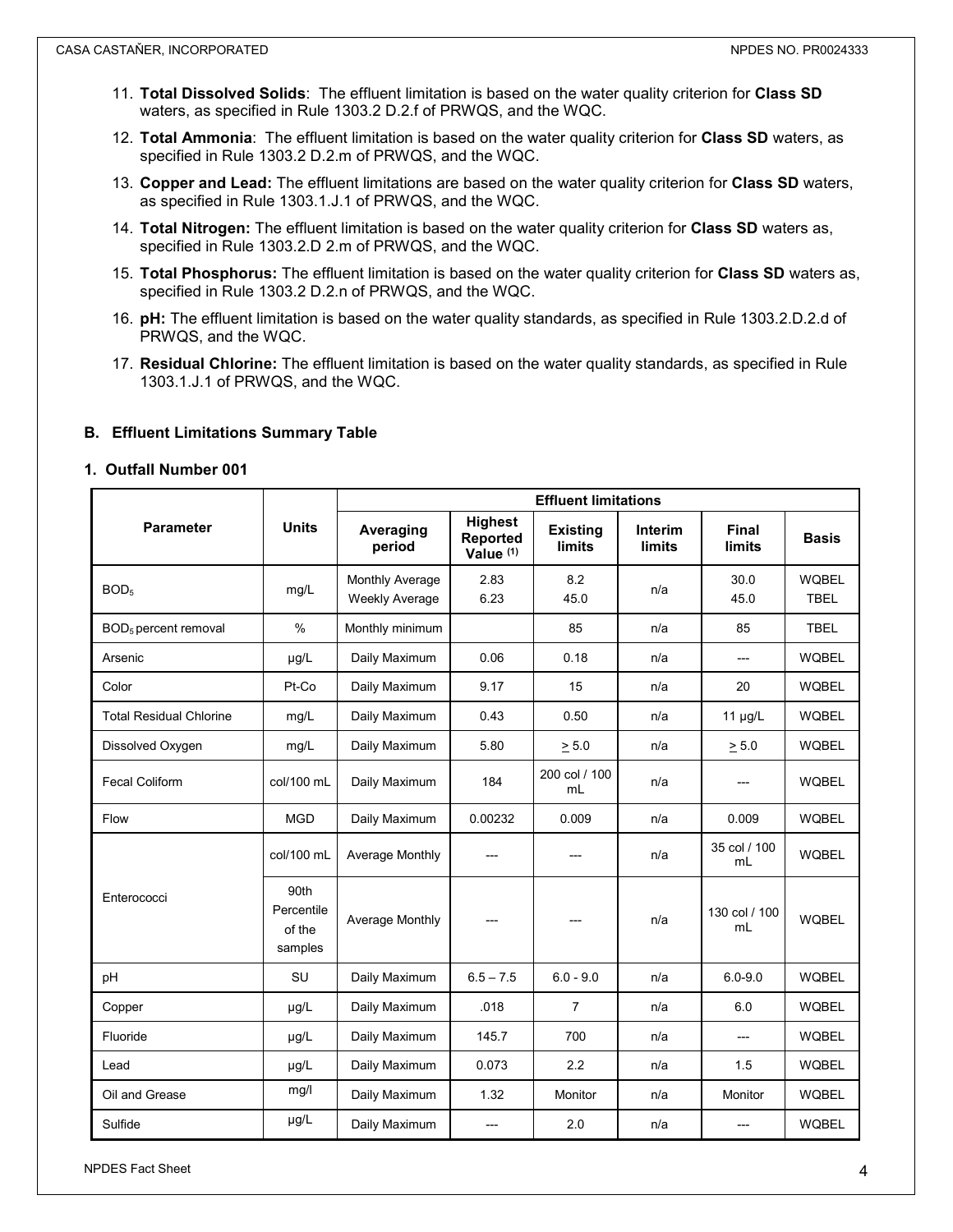|                               | <b>Units</b>  | <b>Effluent limitations</b>              |                                         |                                  |                          |                        |              |  |
|-------------------------------|---------------|------------------------------------------|-----------------------------------------|----------------------------------|--------------------------|------------------------|--------------|--|
| <b>Parameter</b>              |               | Averaging<br>period                      | <b>Highest</b><br>Reported<br>Value (1) | <b>Existing</b><br><b>limits</b> | Interim<br><b>limits</b> | Final<br><b>limits</b> | <b>Basis</b> |  |
| <b>Surfactants</b>            | µg/L          | Daily Maximum                            | 92.1                                    | 100                              | n/a                      | 100                    | <b>WQBEL</b> |  |
| Temperature                   | °C            | Daily Maximum                            | 25.74                                   | 32.2                             | n/a                      | 32.2                   | <b>WQBEL</b> |  |
| <b>Total Ammonia</b>          | $\mu$ g/L     | Daily Maximum                            | 9.4                                     | Monitor                          | n/a                      | Monitor                | <b>WQBEL</b> |  |
| <b>Total Coliforms</b>        | col/100 mL    | Daily Maximum                            | 2531                                    | 10.000 col /<br>100 mL           | n/a                      |                        | <b>WOBEL</b> |  |
| <b>Total Dissolved Solids</b> | mg/L          | Daily Maximum                            | 334.6                                   |                                  | n/a                      | Monitor                | <b>WQBEL</b> |  |
| <b>TSS</b>                    | mg/L          | Monthly Average<br><b>Weekly Average</b> | 6.6<br>8.1                              | 30.0<br>45.0                     | n/a                      | 30.0<br>45.0           | <b>TBEL</b>  |  |
| TSS percent removal           | $\frac{0}{0}$ | <b>Monthly Minimum</b>                   | 91.7                                    | 85                               | n/a                      | 85                     | <b>TBEL</b>  |  |
| Settleable Solids             | mL/L          | Daily Maximum                            | $\Omega$                                | Monitor                          | n/a                      | Monitor                | <b>WQBEL</b> |  |
| <b>Total Nitrogen</b>         | $\mu$ g/L     | Daily Maximum                            | ---                                     | ---                              | n/a                      | 128,964                | <b>WQBEL</b> |  |
| <b>Total Phosphorus</b>       | µg/L          | Daily Maximum                            | 2.06                                    | 1.0                              | n/a                      | 4,131                  | <b>WQBEL</b> |  |
| Turbidity                     | <b>NTU</b>    | Daily Maximum                            | 5.67                                    | 50                               | n/a                      | 50                     | <b>WQBEL</b> |  |
| Nitrate plus Nitrite          | $\mu$ g/L     | Daily Maximum                            | 9906.83                                 | 10.000                           | n/a                      |                        | <b>WQBEL</b> |  |

#### **Notes, Footnotes and Abbreviations**

Note: Dashes (---) indicate there are no effluent data, no limitations, or no monitoring requirements for this parameter.

(1) Average wastewater data from Discharge Monitoring Reports submitted by the Permittee for the April-2016 to April- 2019 period, and application, dated January 17, 2013.

#### **2. Outfall 001 Narrative Limitations**

- a. The waters of Puerto Rico shall not contain any substance, attributable to the discharge at such concentration which, either alone or as result of synergistic effects with other substances, is toxic or produces undesirable physiological responses in humans, fish, or other fauna or flora.
- b. The waters of Puerto Rico shall be substantially free from floating non-petroleum oils and greases as well as petroleum derived oils and greases.
- c. The waters of Puerto Rico shall not contain floating debris, scum, or other floating materials attributable to discharges in amounts sufficient to be unsightly or deleterious to the existing or designated uses of the water body.
- d. Solids from wastewater sources shall not cause deposition in or be deleterious to the existing or designated uses of the water body.
- e. Taste and odor-producing substances shall not be present in amounts that will interfere with primary contact recreation, or will render any undesirable taste or odor to edible aquatic life.
- f. These waters shall be free from other pathogenic organisms different to coliforms and enterococci.
- g. No toxic substances shall be discharged, in toxic concentrations, other than those allowed as specified in the NPDES permit. Those toxic substances included in the permit renewal application, but not regulated by the NPDES permit, shall not exceed the concentrations specified in the applicable regulatory limitations.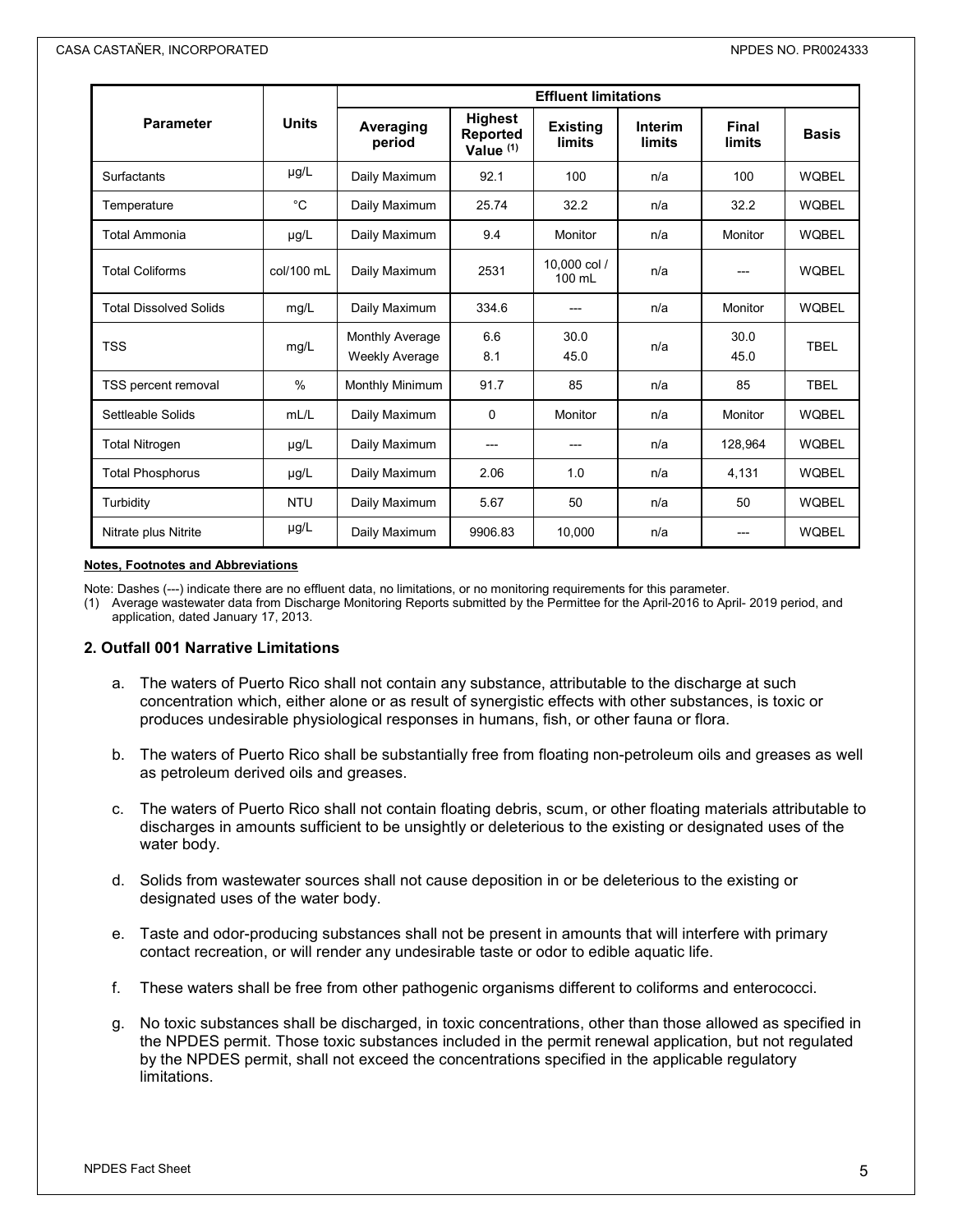### **C. Monitoring Requirements**

NPDES regulations at 40 CFR 122.48 require that all permits specify requirements for recording and reporting monitoring results. The Part III of the Permit establishes monitoring and reporting requirements to implement federal and state requirements. In addition, the 2019 WQC specifies the location of the discharge after the monitoring point and requirements for a licensed chemist and microbiologist according to Rules 1301 and 1306 of PRWQS, as amended.

### **D. Compliance with Federal Anti-Backsliding Requirements and Puerto Rico's Anti-Degradation Policy**

Federal regulations at 40 CFR 131.12 require that state water quality standards include an anti-degradation policy consistent with the federal policy. The discharge is consistent with the anti-degradation provision of 40 CFR 131.12, 72 Federal Register 238 (December 12, 2007, pages 70517-70526) and EQB's *Anti-Degradation Policy Implementation Procedure* in Attachment A of PRWQS. In addition, CWA sections 402(o)(2) and 303(d)(4) and federal regulations at 40 CFR 122.44(l) prohibit backsliding in NPDES permits. Further, the "Region 2 Antibacksliding Policy" provides guidance regarding relaxation of effluent limitations based on water quality for Puerto Rico NPDES permits.

• Existing effluent limitations for **Sulfide, Arsenic, Fluoride, Fecal Coliforms, Total Coliforms and Nitrate plus Nitrite** have been removed based on CWA Section 402(o)(2)(B)(i). CWA Section 402(o)(2)(B)(i) authorizes the backsliding of effluent limitations if information is available which was not available at the time of permit issuance that would have justified the application of a less stringent effluent limitation at the time of permit issuance. Based on review of effluent data since issuance of the existing permit, the modified discharge does not show a reasonable potential for the exceedance of water quality criteria for these parameters.

## **PART III. RATIONALE FOR STANDARD AND SPECIAL CONDITIONS**

### **A. Standard Conditions**

In accordance with 40 CFR 122.41, standard conditions that apply to all NPDES permits have been incorporated by reference in Part IV.A.1 of the permit and expressly in Attachment B of the permit. The Permittee must comply with all standard conditions and with those additional conditions that are applicable to specified categories of permits under 40 CFR 122.42 and specified in Part IV.A.2 of the Permit.

#### **B. Special Conditions**

In accordance with 40 CFR 122.42 and other regulations cited below, special conditions have been incorporated into the permit. This section addresses the justification for special studies, additional monitoring requirements, Best Management Practices, Compliance Schedules, and/or special provisions for POTWs as needed. The special conditions for this facility are as follows:

#### 1. **Special Conditions from the Water Quality Certificate**

In accordance with 40 CFR 124.55, EPA has established Special Conditions from the WQC in the permit that EQB determined were necessary to meet PRWQS. The Special Conditions established in this section are only those conditions from the WQC that have not been established in other parts of the permit. Specific citations are included below from the WQC.

- a. Environmental Public Policy Act of September 22, 2004, Act No. 416, as amended.
- b. WQC March 8, 2019
- c. Rule 1306 of PRWQS
- d. Environmental Public Policy Act of September 22, 2004, Act No. 416, as amended.

#### 2. **Best Management Practices (BMP) Plan**

The Permittee is not required to develop a BMP Plan in the permit on the basis of 40 CFR 122.2 and 122.44(k).

#### **3. Compliance Schedules**

A compliance schedule has not been authorized for any pollutant or parameter in the permit on the basis of 40 CFR 122.47.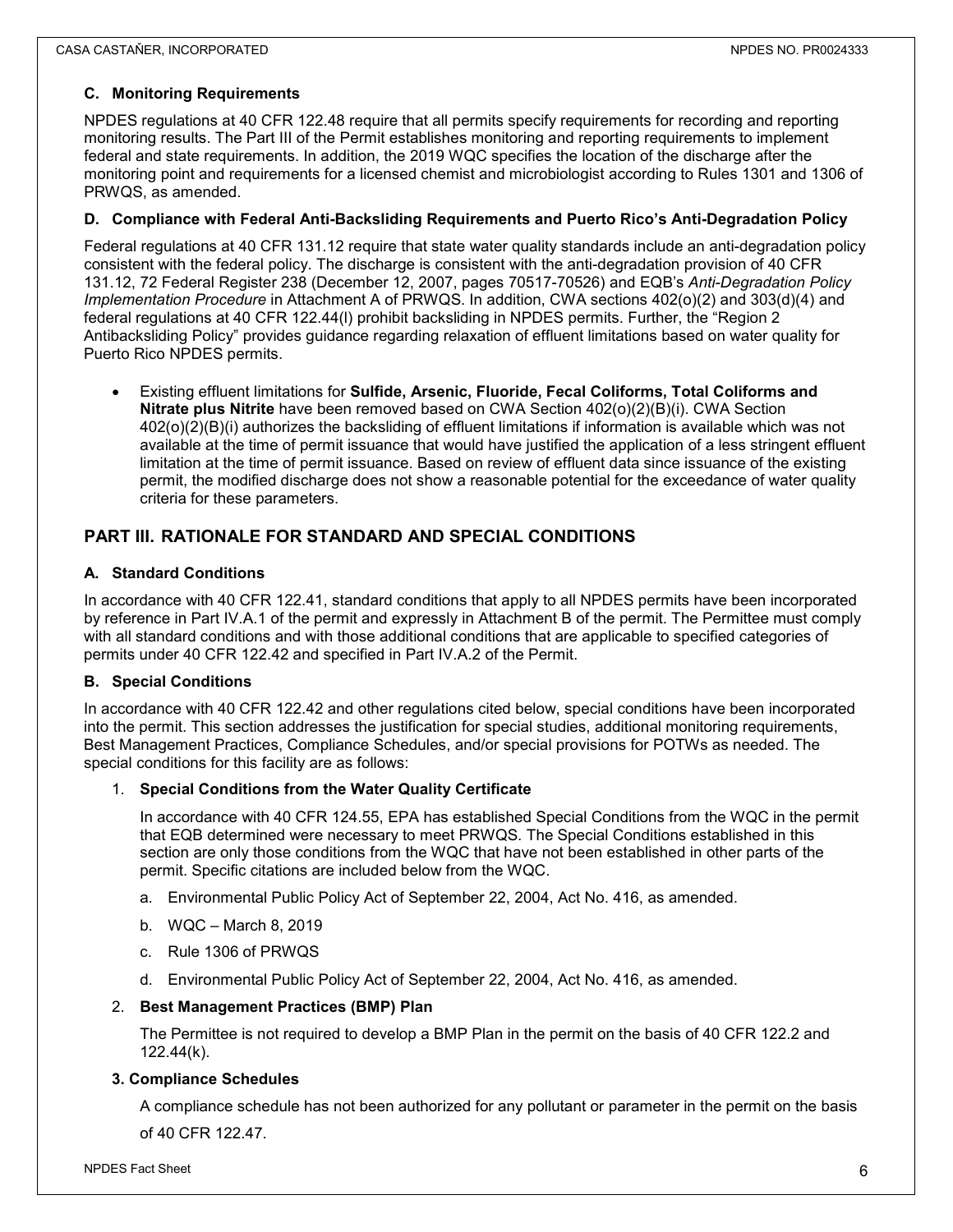## **PART IV. COMPLIANCE WITH APPLICABLE PROVISIONS OF OTHER FEDERAL LAWS OR EXECUTIVE ORDERS**

### **A. Coastal Zone Management Act**

Under 40 CFR 122.49(d), and in accordance with the Coastal Zone Management Act of 1972, as amended, 16 *United States Code* (U.S.C.) § 1451 *et seq*. Section 307(c) of the Act and its implementing regulations (15 CFR Part 930), EPA may not issue an NPDES permit that affects land or water use in the coastal zone until the Permittee certifies that the proposed activity complies with the Coastal Zone Management Program in Puerto Rico, and that the discharge is certified by the Commonwealth of Puerto Rico to be consistent with the Commonwealth's Coastal Zone Management Program. The Permittee has indicated the outfall 001 is not in a coastal area managed by the Commonwealth's Coastal Zone Management Program and, although nearby, EPA has determined it will not affect the coastal area. Therefore, the requirements of 40 CFR 122.49(d) do not apply to this discharge.

### **B. Endangered Species Act**

Under 40 CFR 122.49(c), EPA is required pursuant to section 7 of the Endangered Species Act (ESA), 16 U.S.C. 1531 *et seq*. and its implementing regulations (50 CFR Part 402) to ensure, in consultation with the National Marine Fisheries Service (NMFS) and U.S. Fish and Wildlife Service (USFWS) that the discharge authorized by the permit is not likely to jeopardize the continued existence of any endangered or threatened species or adversely affect its critical habitat. No federally listed endangered or threatened species, or critical habitat, are in the vicinity of the discharge. Therefore, EPA has determined that the discharge is not likely to affect species or habitat listed under the ESA.

### **C. Environmental Justice – Not Applicable**

### **D. Coral Reef Protection – Not Applicable**

### **E. Climate Change**

EPA has considered climate change when developing the conditions of the permit. This is in accordance with the draft *National Water Program 2012 Strategy: Response to Climate Change* that identifies ways to address climate change impacts by NPDES permitting authorities (77 Federal Register 63, April 2, 2012, 19661-19662). Climate change is expected to affect surface waters in several ways, affecting both human health and ecological endpoints. As outlined in the draft National Water Program 2012 Strategy, EPA is committed to protecting surface water, drinking water, and ground water quality, and diminishing the risks of climate change to human health and the environment, through a variety of adaptation and mitigation strategies. These strategies include encouraging communities and NPDES permitting authorities to incorporate climate change strategies into their water quality planning, encouraging green infrastructure and recommending that water quality authorities consider climate change impacts when developing water load and load allocations for new TMDLs, identifying and protecting designated uses at risk from climate change impacts. The 2010 *NPDES Permit Writers' Manual* also identifies climate change considerations for establishing low-flow conditions that account for possible climatic changes to stream flow. The conditions established in the permit are consistent with the draft National Water Program 2012 Strategy.

### **F. National Historic Preservation Act**

Under 40 CFR 122.49(b), EPA is required to assess the impact of the discharge authorized by the permit on any properties listed or eligible for listing in the National Register of Historic Places (NRHP) and mitigate any adverse effects when necessary in accordance with the National Historic Preservation Act, 16 U.S.C. 470 et seq. EPA's analysis indicates that no soil disturbing or construction-related activities are being authorized by approval of this permit; accordingly, adverse effects to resources on or eligible for inclusion in the NHRP are not anticipated as part of this permitted action.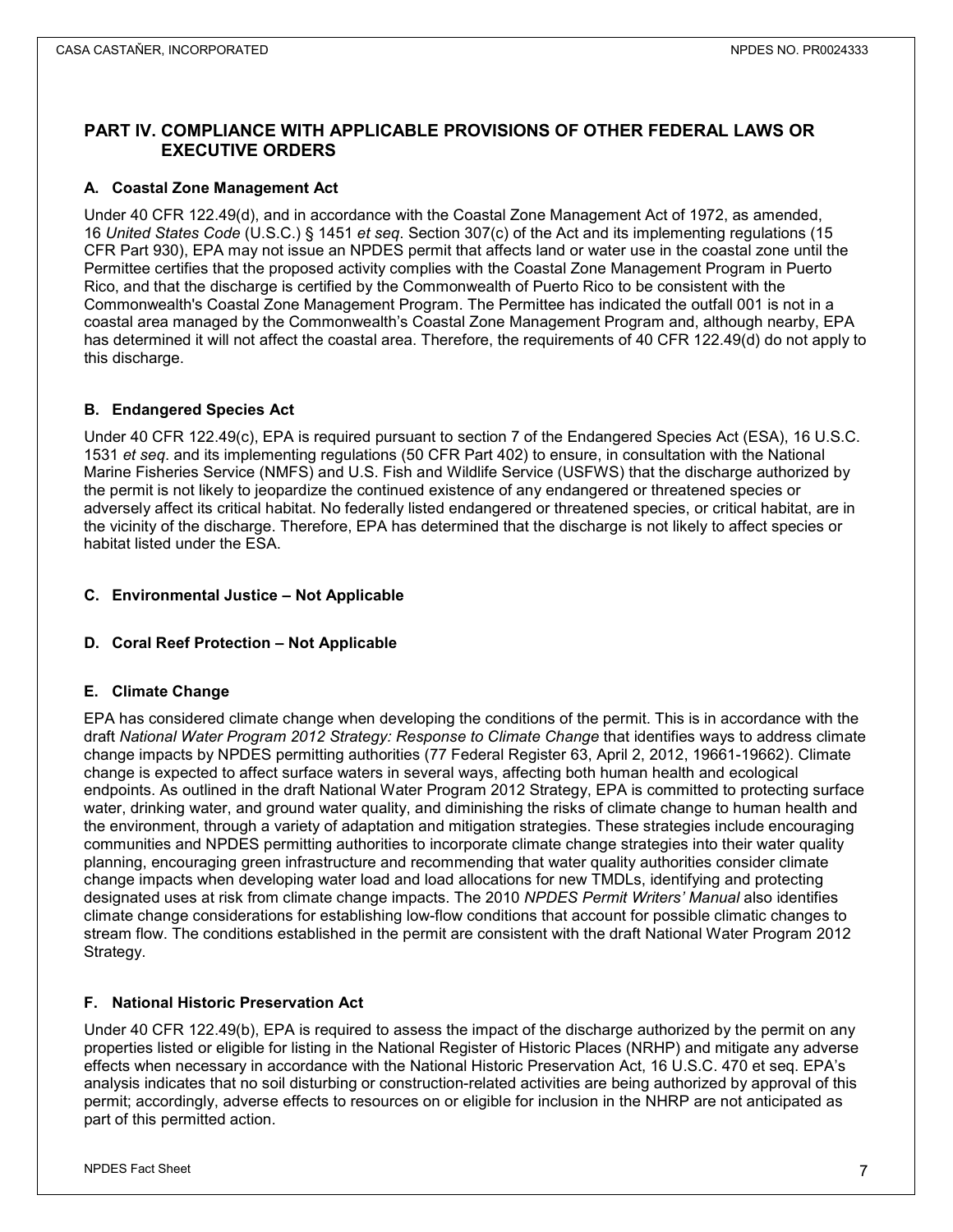### **G. Magnuson-Stevens Fishery Conservation and Management Act – Not Applicable**

## **PART V. PUBLIC PARTICIPATION**

The procedures for reaching a final decision on the draft permit are set forth in 40 CFR Part 124 and are described in the public notice for the draft permit. Included in the public notice are requirements for the submission of comments by a specified date, procedures for requesting a hearing and the nature of the hearing, and other procedures for participation in the final agency decision. EPA will consider and respond in writing to all significant comments received during the public comment period in reaching a final decision on the draft permit. Requests for information or questions regarding the draft permit should be directed to:

Sergio Bosques, Permit Writer Clean Water Act Team Multimedia Permits and Compliance Branch Caribbean Environmental Protection Division EPA Region 2, Permit Writer Phone: 787-977-5838 Permit Writer Email**:** [bosques.sergi@epa.gov](mailto:bosques.sergi@epa.gov)

A copy of the draft permit is also available on EPA's website at [www.epa.gov/npdes-permits/puerto-rico-npdes](http://www.epa.gov/npdes-permits/puerto-rico-npdes-permits)[permits.](http://www.epa.gov/npdes-permits/puerto-rico-npdes-permits)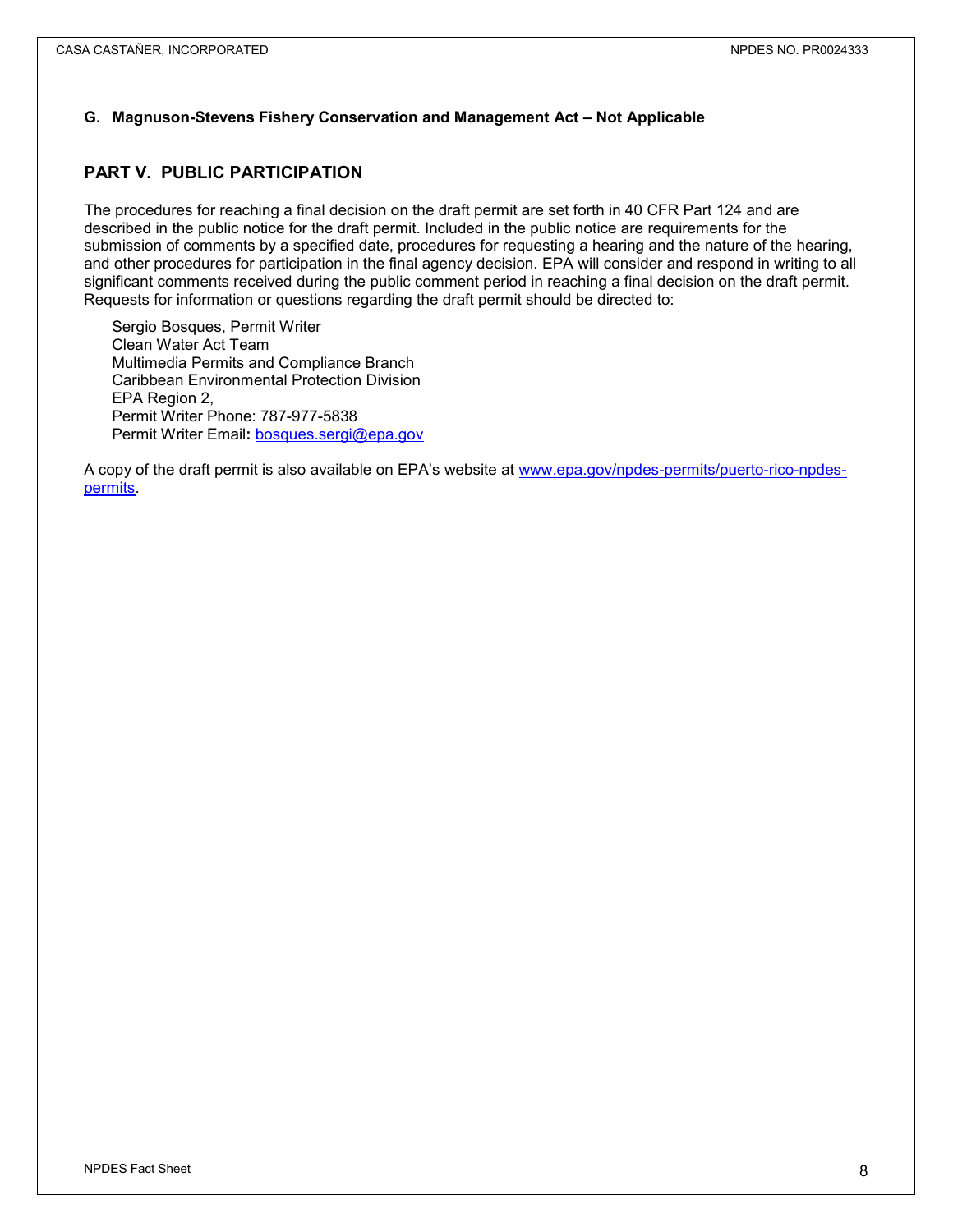## **ATTACHMENT A — FACILITY MAP AND FLOW SCHEMATIC**

The facility map and location are attached as provided by the discharger in the application.